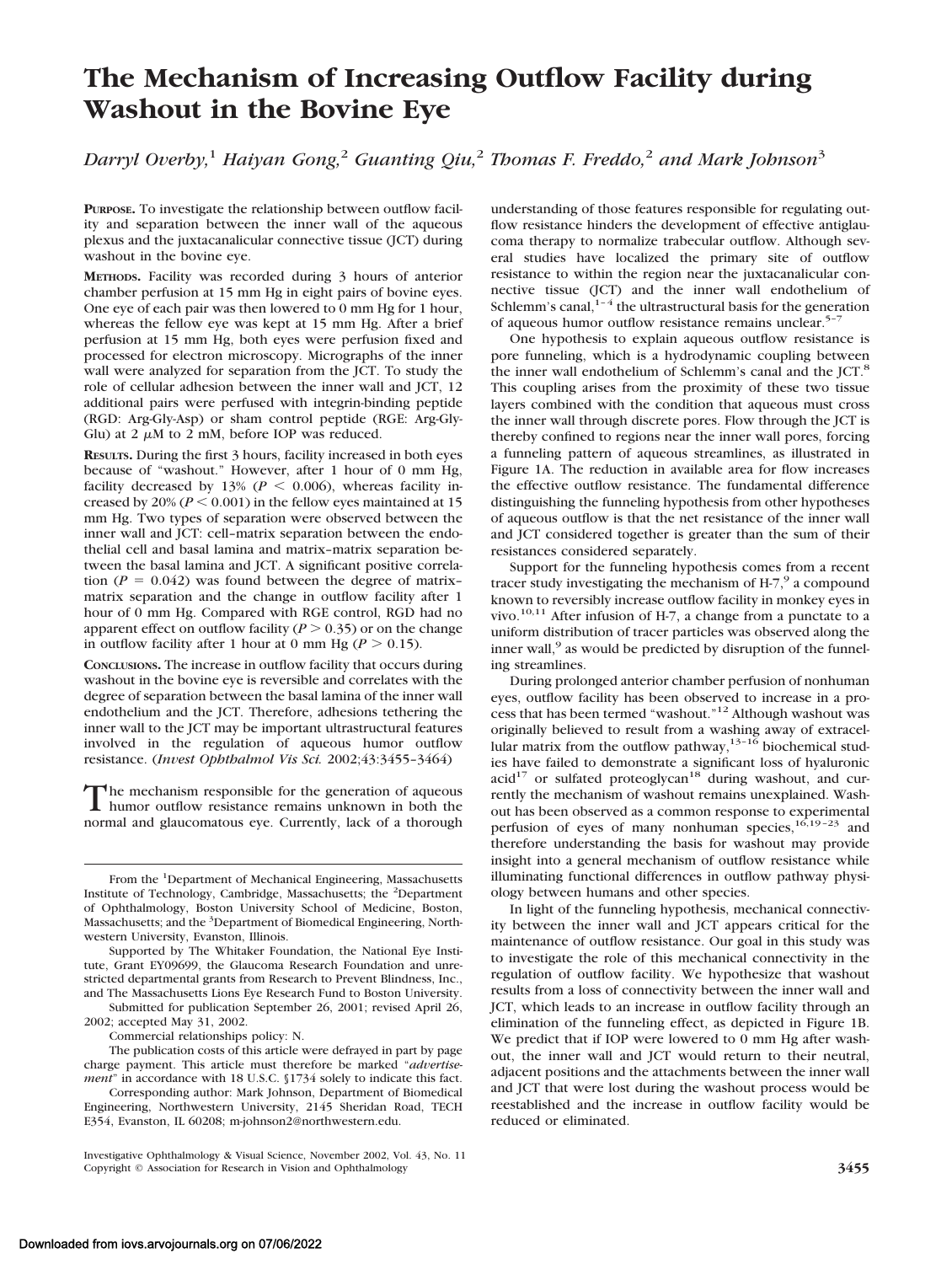

**FIGURE 1.** An illustration of the streamlines of aqueous flow through the JCT before (**A**) and after (**B**) washout, as predicted by the funneling hypothesis. (**A**) To enter Schlemm's canal, aqueous must converge to pass through discrete openings along the inner wall, which decreases the available area for flow and increases outflow resistance. (**B**) Separation of the inner wall from the JCT eliminates the funneling pattern, increases the available area for flow, and increases outflow facility during washout.

Furthermore, we suspect that some members of the integrin family of transmembrane adhesion proteins, several of which have been identified along the inner wall,  $24.25$  might be responsible for maintaining the connectivity between the inner wall and JCT. To test this hypothesis, we perfused with soluble peptides containing the integrin-binding amino acid sequence RGD (arginine-glycine-aspartate), and attempted to inhibit the reestablishment of adhesion that we postulated would occur during the period of zero IOP.

# **MATERIALS AND METHODS**

# **Materials**

Twenty pairs of enucleated bovine eyes were obtained from a local abattoir (Arena and Sons, Hopkinton, MA) and delivered on ice within 6 hours after death. Eyes with any discernible damage or accumulated blood in the limbus or anterior chamber were not used. The perfusion fluid was Dulbecco's phosphate-buffered saline (PBS; Life Technologies, Grand Island, NY) containing 5.5 mM D-glucose (collectively referred to as DBG) and was passed through a 0.2- $\mu$ m cellulose acetate filter before use. The setup of the perfusion system has been described previously.26,27 Briefly, the perfusion system consists of a computer controlled syringe pump that delivers a variable flow rate, *Q*, to the anterior chamber so as to maintain a desired IOP that is monitored by a pressure transducer connected electronically to the computer control system (Macintosh G3; Apple Computers, Cupertino, CA). Outflow facility  $(C = Q/IOP)$  was measured at 10 Hz, ensemble averaged over a 10-second window, and electronically recorded every 10 seconds. Eyes were fixed with freshly made 2.5% glutaraldehyde-2% paraformaldehyde in Sörenson's PBS (pH 7.3). All studies adhered to the ARVO Statement for the Use of Animals in Ophthalmic and Vision Research.

To trace the flow pathway, four pairs of eyes received cationic colloidal gold tracer (5 nm and 10 nm diameter,  $10^{12}$ /mL; Ted Pella, Inc., Redding, CA) dialyzed against PBS. In one pair, a centrifugation method (19,000 revolutions per minute) was used instead and yielded a lower final concentration of colloidal gold (5  $\times$  10<sup>10</sup>/mL).

To investigate the role of integrin-based adhesion between the inner wall and JCT, 10 eyes received a solution of glycine-arginineglycine-aspartate-serine-proline hexapeptide (GRGDSP; Life Technologies) that contained the integrin-binding amino acid sequence RGD.<sup>28</sup> Contralateral eyes received an equivalent concentration of nonbinding glycine-arginine-glycine-glutamate-serine-proline hexapeptide (GRGESP; Life Technologies) as a negative control. Each peptide solution was diluted with DBG to the desired concentration between 2.0  $\mu$ M and 2.0 mM. To test the potential activity of the flanking peptide sequence, two additional eyes were perfused with glycinearginine-glycine-aspartate-threonine-proline (GRGDTP; Sigma-Aldrich, St. Louis, MO), and the fellow eyes received the same concentration of GRGDSP. All peptide solutions were refrigerated at 4°C before use and were stored at  $-20^{\circ}$ C.

## **Perfusion Procedure**

Bovine eyes were cleared of extraocular tissue and submerged to the limbus in isotonic saline at 34°C. A 23-gauge infusion needle was inserted intracamerally, with the needle carefully threaded through the pupil and the needle tip positioned within the posterior chamber to prevent deepening of the anterior chamber that would otherwise lead to an artificial increase in outflow facility.<sup>29</sup> Eight pairs of eyes were perfused at 15 mm Hg for 3 hours with DBG, to allow sufficient time for extensive washout while outflow facility was continually recorded. After 3 hours, the perfusion system was paused, and IOP of the experimental eye was reduced to 0 mm Hg by connecting the eye to a reservoir that was slowly lowered to the height of the anterior chamber. To prevent obstruction of the needle by the iris during the period of zero IOP, the needle tip was carefully threaded through the pupil and repositioned within the anterior chamber, taking care to avoid damage to the iris and lens capsule. During this same time, the perfusion in the control eye was continued at 15 mm Hg from a constant-height reservoir with the needle tip remaining in the posterior chamber. Outflow facility was not recorded in either eye during this period.

We hypothesized that during this period of zero pressure, the inner wall and JCT would return to their neutral, adjacent positions and any adhesions between the inner wall and JCT that were disrupted during the washout process would be allowed to re-form. After 1 hour of zero IOP, the needle was threaded through the pupil and returned to the posterior chamber, the perfusion system was restarted at 15 mm Hg in both eyes, and outflow facility was recorded for 30 minutes or until a stable IOP was reached. After this, a second 23-gauge needle was inserted, and the content of the anterior chamber was exchanged with fixative. Perfusion with fixative continued at 15 mm Hg for approximately 30 minutes, to allow adequate fixation of the outflow pathway. Eyes were then sectioned at the equator, placed in fixative overnight at 4°C and transferred to PBS to await further processing.

Four of the aforementioned eight pairs of eyes received cationic colloidal gold tracer to outline the routes of aqueous flow through the JCT. In these eyes, the second intracameral needle was instead inserted into each eye immediately after the period of zero IOP in the experimental eye. DBG containing colloidal gold tracer was then exchanged into the anterior chamber, and both eyes were perfused for 30 minutes at 15 mm Hg or until a stable outflow facility was recorded. In two pairs, fellow eyes received an equivalent volume of tracer solution. After a stable facility value was attained, the anterior chamber was exchanged with fixative, and both eyes were processed as described.

To investigate the role of integrin-based adhesion in the hypothesized reattachment process between the inner wall and JCT, 12 pairs of bovine eyes received various concentrations of RGD peptide before the period of zero IOP. Soluble RGD-containing peptides have been shown to inhibit cellular attachment to several extracellular matrix proteins.<sup>30</sup> Ten pairs of eyes were perfused with DBG at 15 mm Hg for approximately 2.5 hours (range, 1–3.5), followed by insertion of a second intracameral needle and anterior chamber exchange with either GRGDSP or GRGESP peptide solution at 2  $\mu$ M, 20  $\mu$ M, 200  $\mu$ M, or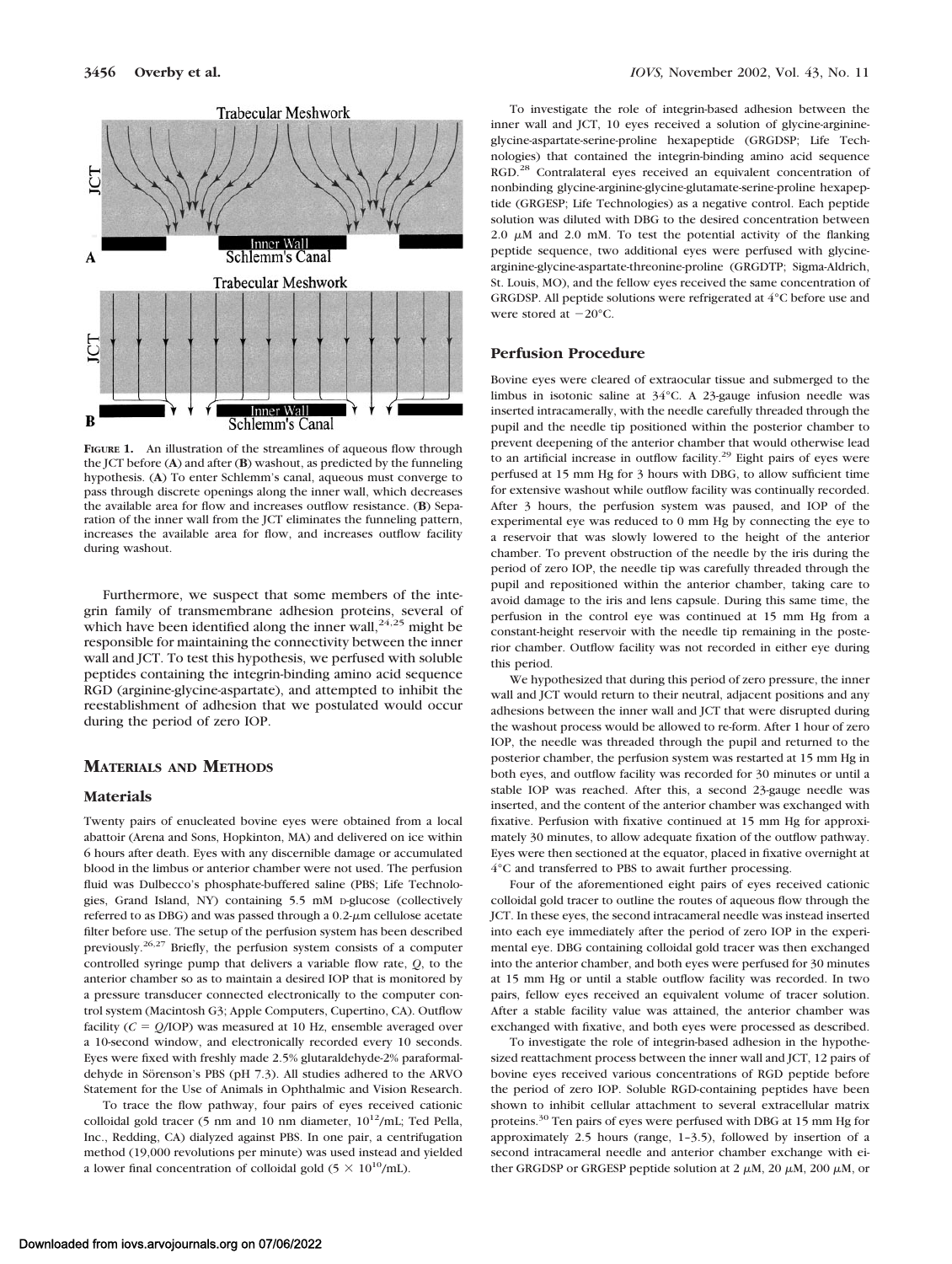

**FIGURE 2.** (**A**) Cell–matrix separation (*double-headed arrow*) occurred between the endothelial cell and basal lamina (*arrowheads*) along the inner wall of the aqueous plexus (AP). In this image, two inner wall cells were displaced into the lumen, but retained contact with the basal lamina through multiple cellular processes (*arrows*). The extracellular matrix within the JCT remained well organized beneath the site of cell–matrix separation. A giant vacuole was seen extending from the outer wall. (**B**) Matrix–matrix separation (*double-headed arrow*) occurred between the basal lamina (*arrowheads*) of the inner wall and the underlying JCT matrix. The basal lamina remained attached to the inner wall cell, and together they were displaced from the JCT. Bars,  $2 \mu m$ .

2 mM. After the peptide exchange, perfusion with DBG and peptide continued at 15 mm Hg in both eyes. Approximately 1 hour after the exchange (range, 40–120 minutes), IOP was decreased to 0 mm Hg in both eyes for 1 hour, according to the technique described earlier. After this hour of zero IOP, the perfusion was restarted at 15 mm Hg in both eyes and was continued until a stable facility was recorded. In the remaining two pairs of eyes, specificity to the amino acids flanking the RGD sequence was investigated by exchanging with either 200  $\mu$ M of GRGDSP or GRGDTP, following the procedure described earlier.

#### **Electron Microscopy**

Anterior segments of the eyes were cut into meridional sections (1–2 mm thick) that were postfixed in 2% osmium tetroxide and 1.5% potassium ferrocyanide in buffer for 2 hours. The specimens were then dehydrated in a graded series of ethanol and embedded in Epon-Araldite. Semithin sections for light microscopy were made to identify the outflow region and to localize the inner wall of the aqueous plexus (the bovine equivalent of Schlemm's canal). Ultrathin sections (90 nm) were cut with an ultramicrotome, counterstained with uranyl acetate and lead citrate, and examined by electron microscope (model 300; Phillips, Eindhoven, The Netherlands). Micrographs from two to four different quadrants were taken along the inner wall of the aqueous plexus at an original magnification of  $3300\times$ . In those eyes receiving colloidal gold tracer, micrographs were also taken at higher magnification  $(10,000\times)$ , to visualize the distribution of the gold particles.

# **Grading the Extent of Separation between the Inner Wall and JCT**

During the present study, two types of separation were observed between the JCT and the inner wall of the aqueous plexus that could potentially reduce outflow resistance according to the funneling hypothesis: cell–matrix separation between endothelial cells and their basal lamina and matrix–matrix separation between the extracellular matrix of the JCT and the basal lamina of the inner wall. An example of the former is shown in Figure 2A and is characterized by displacement of the cell into the lumen and the formation of giant vacuoles and parachute-like tethers that retained focal contacts with the basal lamina. $31$  Matrix-matrix separation, such as that seen in Figure 2B, is characterized by a loss of adhesion and a discernible separation between the basal lamina and the extracellular matrix of the JCT and is usually associated with a loose or "relaxed" JCT matrix.

A trained masked observer (HG) was presented with randomly selected micrographs of the inner wall and JCT from the eight pairs of eyes that did not receive RGD peptide and was instructed to identify regions along the inner wall that exhibited cell–matrix and matrix–matrix separations. As an aide in the identification of each type of separation, the observer was asked to first identify the clearest demarcation of the basal lamina along the inner wall endothelium. From this boundary, cell–matrix separation could be easily evaluated by an absence of endothelial juxtaposition. Matrix–matrix separation may also be judged from an absence or paucity of extracellular material immediately beneath the identified basal lam-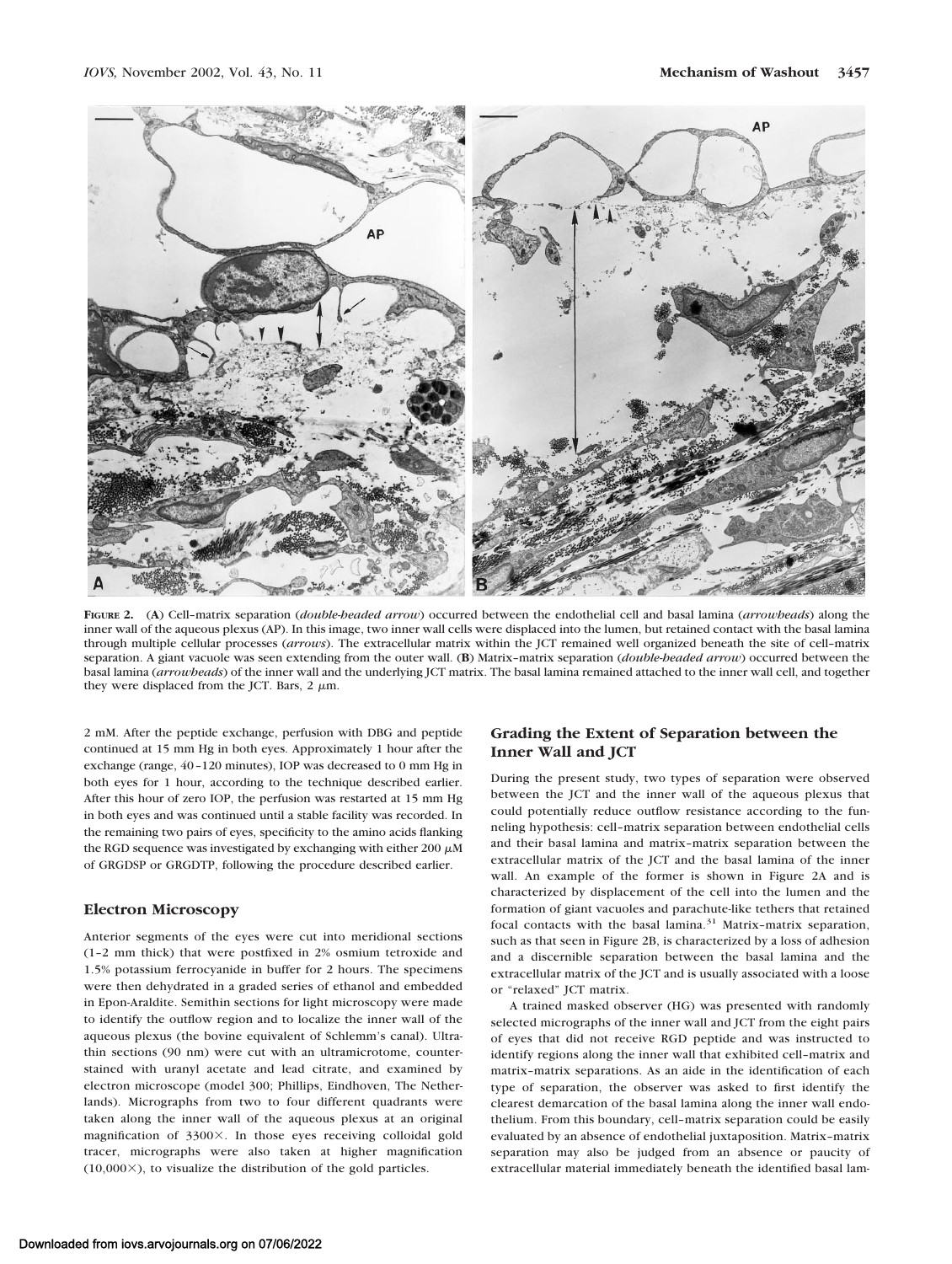



ina. Regions defined for each type of separation were allowed to overlap.

Each micrograph received two scores based on qualitative observation of the fraction of inner wall length appearing to exhibit each type of separation. If separation was evident for less than approximately one third of the length of the inner wall shown in the micrograph, a score of 1 was assigned. If separation extended more than approximately one third the length of the inner wall in the micrograph, a score of 2 was assigned. Finally, if more than two thirds the length of the inner wall present in the micrograph was separated, a score of 3 was assigned. If no separation was observed, a score of 0 was assigned. Scores of all micrographs of a given eye were pooled and averaged for each type of separation. At least 10 micrographs from at least two different quadrants were analyzed per eye. All micrographs were printed at the same final magnification and showed nearly equivalent lengths of the inner wall. Examples of scoring for three micrographs are shown in Figure 3.

The variability of assigned scores was examined by having the same masked observer reexamine 50 of the previously scored micrographs 1 month after the first analysis. Between the two trials, cell–matrix and

matrix–matrix scores were identical in 72% and 70% of the micrographs, respectively, and of the differences in scores, more than 90% were 1 point on the scoring scale. The remaining differences were 2 points; no scores differed by 3 points.

### **Statistical Methods**

Two-tailed Student's *t*-test and linear regression analysis were applied (Systat for the Macintosh, ver. 5.2.1; SPSS, Chicago, IL) with a required significance level of 0.05. For the regressions, the residuals (the difference between the fitted value of the dependent parameter and its measured value) were examined and in all cases appeared random when plotted against the independent variables. Outliers from the fit and points with high leverage were identified by the following criteria: the externalized studentized residual (analogous to a *t*-statistic) had a probability of occurrence that was less than 0.05/*N* (where *N* is the number of data points) or the Cook distance was greater than  $1.^{32}$ Based on these criteria, no data points were excluded from the statistical analysis described in the Results section.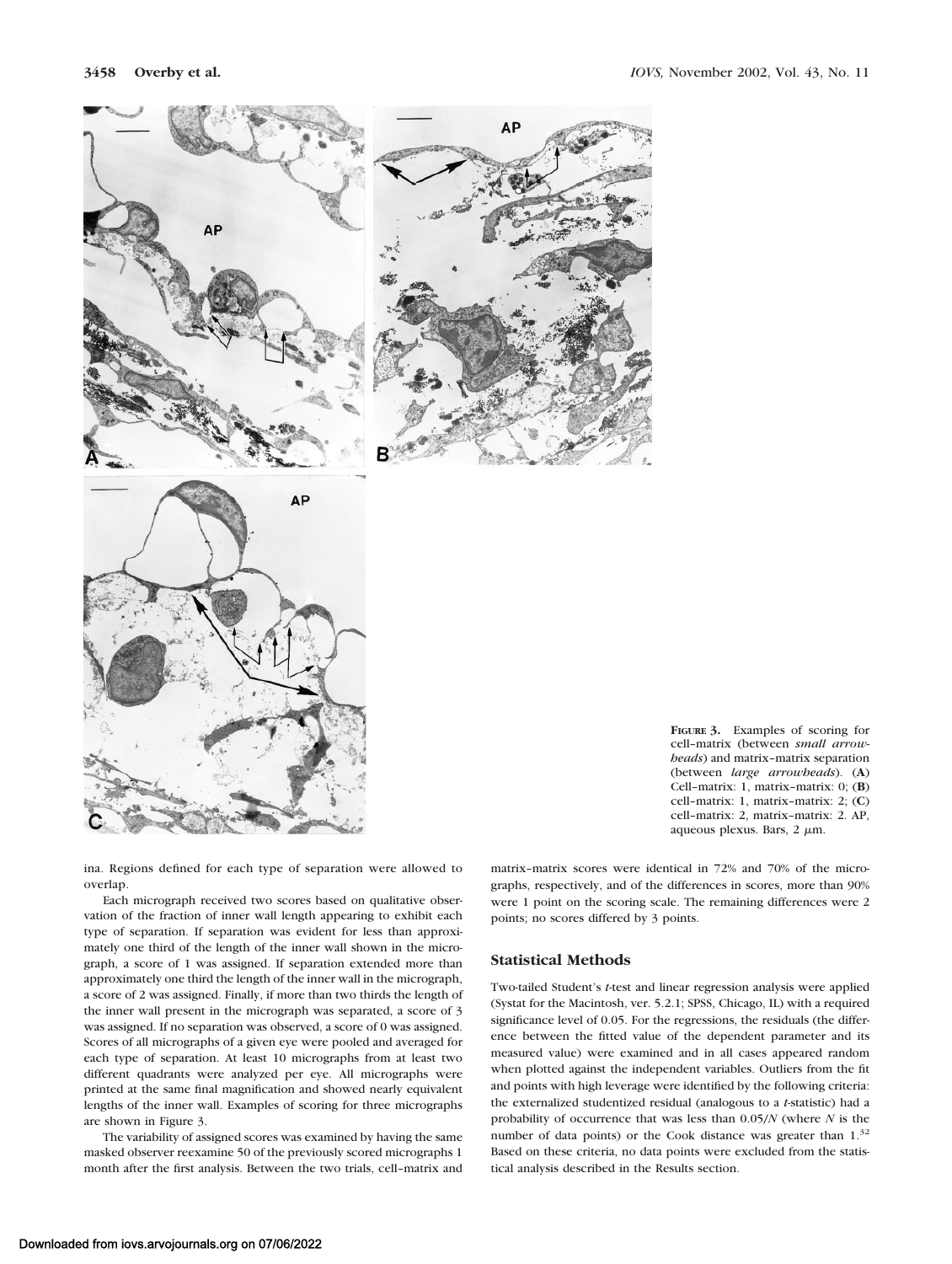

**FIGURE 4.** Measured outflow facility in four pairs of eyes perfused throughout at 15 mm Hg  $(\triangle)$  and perfused at 15 mm Hg with perfusion interrupted by a 1-hour period of 0 mm Hg  $(\bullet)$ . Error bars, SE.

#### **RESULTS**

Results are summarized in this article. A more detailed compilation of results has been published in Overby.<sup>33</sup>

#### **Outflow Facility**

Measured outflow facility in four pairs of eyes is shown in Figure 4. (Data from the latter four pairs of eyes are not included in Fig. 4, because the time course of the experiment was different in those eyes receiving colloidal gold.) Outflow facility began with a baseline near  $1.0 \mu L/min \cdot mm$  Hg, which increased comparably in both eyes because of washout. At 3 hours, the perfusion of the experimental eye was halted, and IOP was decreased to 0 mm Hg for 1 hour, while the perfusion of the control eye was continued at 15 mm Hg. Throughout this period, outflow facility of the control eye increased and seemed to follow the same course of washout. However, the outflow facility of the experimental eye decreased, and a significant fraction of the increase in outflow facility due to washout appears to have been recovered.

A summary of outflow facility data from all eight pairs of eyes is presented in Table 1. Both the mean baseline outflow facility  $(C_0)$  and the mean facility after 3 hours of perfusion  $(C_1)$ were similar between control and experimental eyes ( $P > 0.8$ ) and  $P > 0.6$ , respectively). In every experimental eye, the outflow facility  $C_2$  decreased after the period of zero IOP, whereas in every control eye, outflow facility increased during this period.  $C_2$  was determined after a stable facility level was achieved (20–30 minutes after IOP was increased to 15 mm Hg) by averaging over 5 to 10 minutes of consecutive facility data. In the experimental eye, the change in outflow facility after the period of zero pressure  $(C_2 - C_1)$  decreased by 13%  $(P < 0.006)$ , whereas in the control eye,  $C_2 - C_1$  increased by 20% ( $P < 0.001$ ). These results demonstrate that the increase in outflow facility due to washout was partly reversible by reduction of IOP to 0 mm Hg for 1 hour.

#### **Morphologic Evaluation**

Significant differences were seen in the morphology of the inner wall and JCT in control eyes after washout compared with experimental eyes after reversal of washout (Fig. 5). In control eyes, the inner wall appeared distended, the JCT appeared loose and disorganized, and frequent herniations of the inner wall and JCT were observed protruding into the lumen of the aqueous plexus. In contrast, the inner wall of experimental eyes appeared more in contact with underlying structures, the JCT appeared more compact, and fewer herniations were observed along the inner wall.

To investigate the relationship between outflow facility and morphology, 235 micrographs of the inner wall and JCT were analyzed and scored, based on the length of inner wall exhibiting cell–matrix and matrix–matrix separation. A summary of the scoring results obtained from a trained masked observer (HG) is shown in Table 2. No statistically significant difference in cell–matrix separation was found between the control and experimental groups ( $P > 0.75$ ). There was a tendency to see a greater matrix–matrix separation in the control than in the experimental group, but this difference was not statistically significant ( $P > 0.17$ ).

The variable of interest in this study was the change in outflow facility  $C_2 - C_1$  that occurred after the hour-long period of zero IOP in the experimental eye. There was no correlation between this facility change and the extent of cell-matrix separation ( $P > 0.5$ ). However, as shown in Figure 6, there was a statistically significant correlation between  $C_2$ .  $C_1$  and the extent of matrix-matrix separation ( $P = 0.042$ ).

|  |  |  |  | TABLE 1. Outflow Facility for Experimental Eyes Undergoing 1 Hour of 0 mm Hg IOP Versus Control Eyes Maintained at 15 mm Hg |  |
|--|--|--|--|-----------------------------------------------------------------------------------------------------------------------------|--|
|--|--|--|--|-----------------------------------------------------------------------------------------------------------------------------|--|

|                | <b>Outflow Facility*</b> |                 |                     |                 |                       |                 |                       |                 |  |
|----------------|--------------------------|-----------------|---------------------|-----------------|-----------------------|-----------------|-----------------------|-----------------|--|
|                | $C_{0}$ : Baseline       |                 | $C1$ : Pre-Zero IOP |                 | $C_2$ : Post-Zero IOP |                 | $C_3$ : Post-Fixation |                 |  |
| Pair           | Exp.                     | Cont.           | Exp.                | Cont.           | Exp.                  | Cont.           | Exp.                  | Cont.           |  |
|                | 1.19                     | 1.11            | 1.46                | 1.61            | 1.14                  | 2.00            | 0.27                  | 0.67            |  |
| $\overline{2}$ | 0.98                     | 0.95            | 1.45                | 1.28            | 1.27                  | 1.50            | 0.31                  | 0.49            |  |
| 3              | 1.28                     | 0.84            | 1.81                | 1.14            | 1.47                  | 1.40            | 0.55                  | 0.54            |  |
| 4              | 0.78                     | 0.94            | 0.90                | 1.45            | 0.80                  | 1.65            | 0.25                  | 0.57            |  |
| 5 <sup>†</sup> | 1.58                     | 2.09            | 2.90                | 3.69            | 2.55                  | $4.70+$         | $1.16\pm$             | $2.31 \pm$      |  |
| 6†             | 1.09                     | 1.14            | 1.38                | 1.72            | 1.06                  | 2.10            | 0.62                  | 0.93            |  |
| 7†             | 1.51                     | 1.30            | 2.24                | 2.51            | 2.13                  | 3.35            | 0.90                  | 1.39            |  |
| $8+$           | 0.83                     | 1.00            | 1.15                | 1.28            | 1.11                  | 1.30            | 0.29                  | 0.47            |  |
| Mean $\pm$ SE  | $1.16 \pm 0.10$          | $1.17 \pm 0.14$ | $1.66 \pm 0.23$     | $1.83 \pm 0.30$ | $1.44 \pm 0.21$       | $2.25 \pm 0.42$ | $0.54 \pm 0.12$       | $0.92 \pm 0.23$ |  |

Exp., experimental group; Cont., control group.

\* Outflow facility  $(C = Q/IOP)$  is expressed in units of  $\mu I/\min/\min$  Hg and was computed by averaging over 5 to 10 consecutive minutes of electronic data.

† These eyes received colloidal gold tracer.

‡ A computer failure occurred during the perfusion of these eyes, and facility was computed from hand-recorded notes.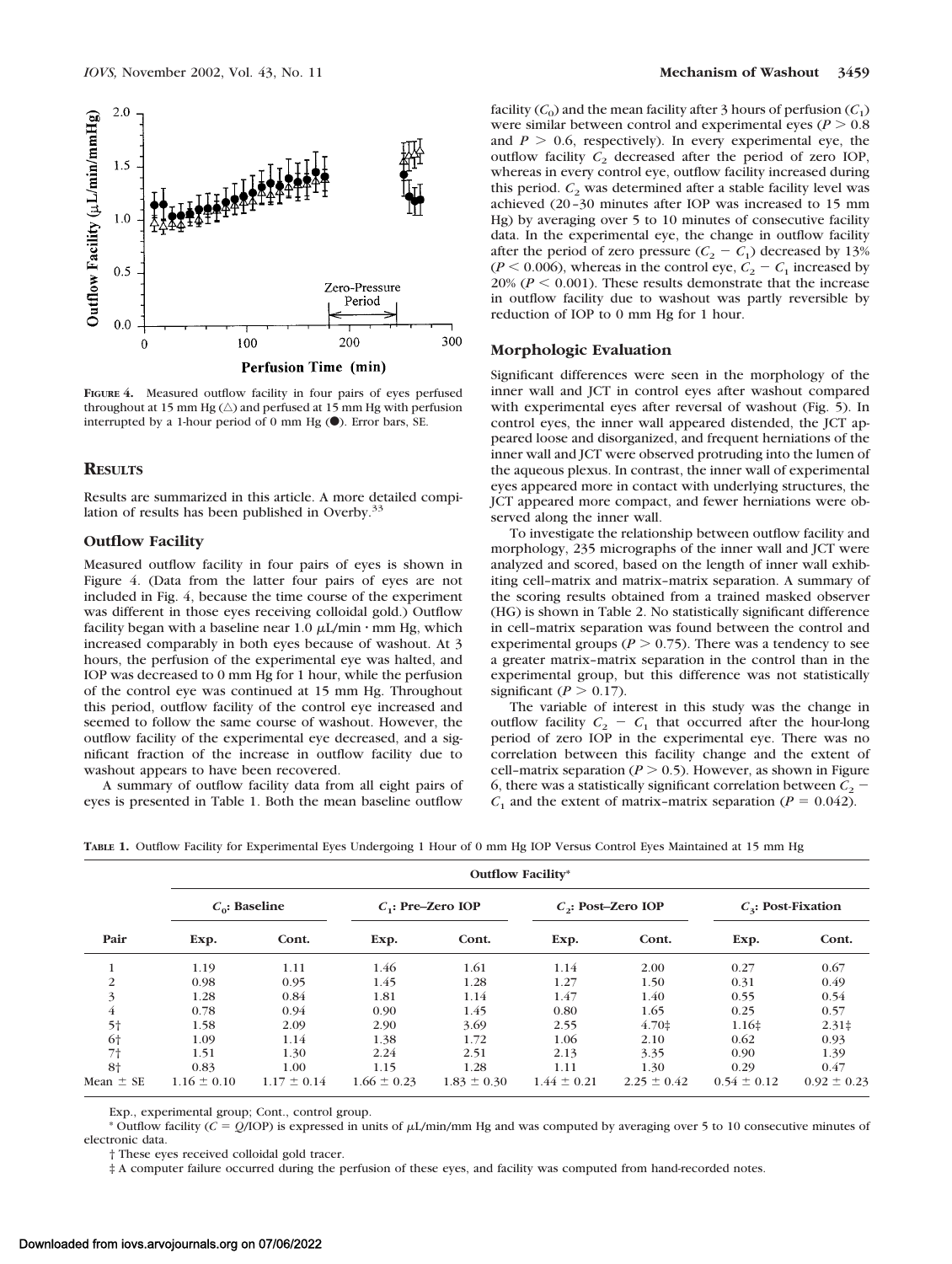

**FIGURE 5.** Representative electron micrographs from paired eyes showing the morphology of the inner wall of the aqueous plexus (AP) and JCT for the high-facility state after prolonged washout (**A**) compared with the low-facility state after pressureinduced reversal of washout (**B**). The morphology shown in (**A**) exhibits both cell–matrix and matrix–matrix separation. Bars,  $5 \mu m$ .

In the bovine eye, variability in the size of outflow pathway tissues has been observed around the circumference of the iris.<sup>34</sup> The possibility that this variability may attribute to differences in cell–matrix or matrix–matrix separation was examined by comparing morphologic scores for each eye with the anterior–posterior extent of the outflow region (i.e., the distance between the scleral spur and the Schwalbe line), and with the length of plexus inner wall contacting the trabecular meshwork. Each of these quantities was measured from corresponding light micrographs from the same quadrant and was analyzed using linear regression. No statistical relationship was observed between either the assigned cell–matrix or matrix– matrix scores and the anterior–posterior extent of the outflow region ( $P > 0.90$  and  $P = 0.60$ , respectively;  $n = 16$ ) or between the assigned scores and length of plexus inner wall  $(P > 0.12$  and  $P > 0.90$  for cell-matrix and matrix-matrix scores, respectively;  $n = 16$ ).

# **Distribution of Colloidal Gold Tracer**

Using electron microscopy, colloidal gold was found to be associated with extracellular matrix underneath the inner wall endothelium in control eyes (Fig. 7A). Consistently fewer particles were found within the JCT of experimental eyes, despite the nearly equivalent volume of colloidal gold perfused through each eye of a pair. Gold was especially sparse in the more compact regions of the JCT in experimental eyes (Fig. 7B). Difficulty in locating colloidal gold along the inner wall and within the JCT of experimental eyes prevented a more thorough investigation of the tracer distribution.

# **Influence of Soluble RGD on Reversal of Washout**

The presence of RGD-dependent integrins has been identified within the region of the JCT and inner wall of Schlemm's canal, $24,25$  and we postulated that these integrin connections might be active in the reattachment process hypothesized to occur during reversal of washout. To explore this possibility, we perfused soluble RGD peptide at various concentrations before reducing IOP in an attempt to inhibit the pressureinduced reversal of washout and perfused contralateral eyes with RGE peptide as a control. To investigate whether the extraneous peptide sequence had an effect on the hypothesized integrin adhesion, we also perfused two eyes with 200  $\mu$ M GRGDTP, whereas the contralateral eyes received the same concentration of GRGDSP.

Outflow facility from a pair of eyes perfused at 15 mm Hg, and exchanged with either 2 mM GRGDSP or GRGESP peptide, is shown in Figure 8. After the hour-long period of zero IOP in both eyes, outflow facility decreased, despite perfusion with a large concentration of RGD peptide. After the reversal of washout, outflow facility increased once again in both eyes at a rate similar to the rate observed before the peptide exchange.

A summary of the remaining 11 pairs of eyes receiving RGD peptide is presented in Table 3. The decrease in outflow facility after zero IOP persisted at all concentrations of RGD investi-

**TABLE 2.** Average Scores for Cell–Matrix and Matrix–Matrix Separation for Experimental Eyes Undergoing 1 Hour of 0 mm Hg IOP Versus Control Eyes Maintained at 15 mm Hg

|                 | Quadrants $(n)$ |                | Micrographs $(n)$ |       | <b>Score for Cell-Matrix</b><br>Separation |                 | <b>Score for Matrix-Matrix</b><br>Separation |                 |
|-----------------|-----------------|----------------|-------------------|-------|--------------------------------------------|-----------------|----------------------------------------------|-----------------|
| Pair            | Exp.            | Cont.          | Exp.              | Cont. | Exp.                                       | Cont.           | Exp.                                         | Cont.           |
|                 | 2               | 2              | 12                | 10    | $1.33 \pm 0.19$                            | $1.40 \pm 0.16$ | $0.33 \pm 0.14$                              | $1.60 \pm 0.40$ |
| $\mathfrak{D}$  |                 | $\overline{2}$ | 12                | 19    | $1.42 \pm 0.19$                            | $1.42 \pm 0.16$ | $0.92 \pm 0.29$                              | $0.58 \pm 0.19$ |
| 3               | 2               | 2              | 21                | 13    | $1.43 \pm 0.13$                            | $1.31 \pm 0.13$ | $1.19 \pm 0.27$                              | $0.46 \pm 0.22$ |
| 4               |                 | $\mathcal{L}$  | 12                | 12    | $1.08 \pm 0.08$                            | $1.25 \pm 0.13$ | $0.75 \pm 0.28$                              | $0.92 \pm 0.36$ |
|                 |                 | 3              | 12                | 17    | $1.00 \pm 0.12$                            | $1.35 \pm 0.19$ | $1.08 \pm 0.23$                              | $1.82 \pm 0.31$ |
| 6               | 2               | 4              | 12                | 18    | $1.42 \pm 0.19$                            | $1.33 \pm 0.11$ | $0.08 \pm 0.08$                              | $0.33 \pm 0.11$ |
|                 |                 | 2              | 18                | 17    | $1.61 \pm 0.16$                            | $1.41 \pm 0.15$ | $0.61 \pm 0.26$                              | $1.47 \pm 0.30$ |
| 8               | 3               | 2              | 18                | 12    | $1.39 \pm 0.18$                            | $1.00 \pm 0.17$ | $0.94 \pm 0.22$                              | $1.50 \pm 0.34$ |
| Mean $\pm$ S.E. |                 |                |                   |       | $1.33 \pm 0.07$                            | $1.31 \pm 0.05$ | $0.74 \pm 0.13$                              | $1.09 \pm 0.21$ |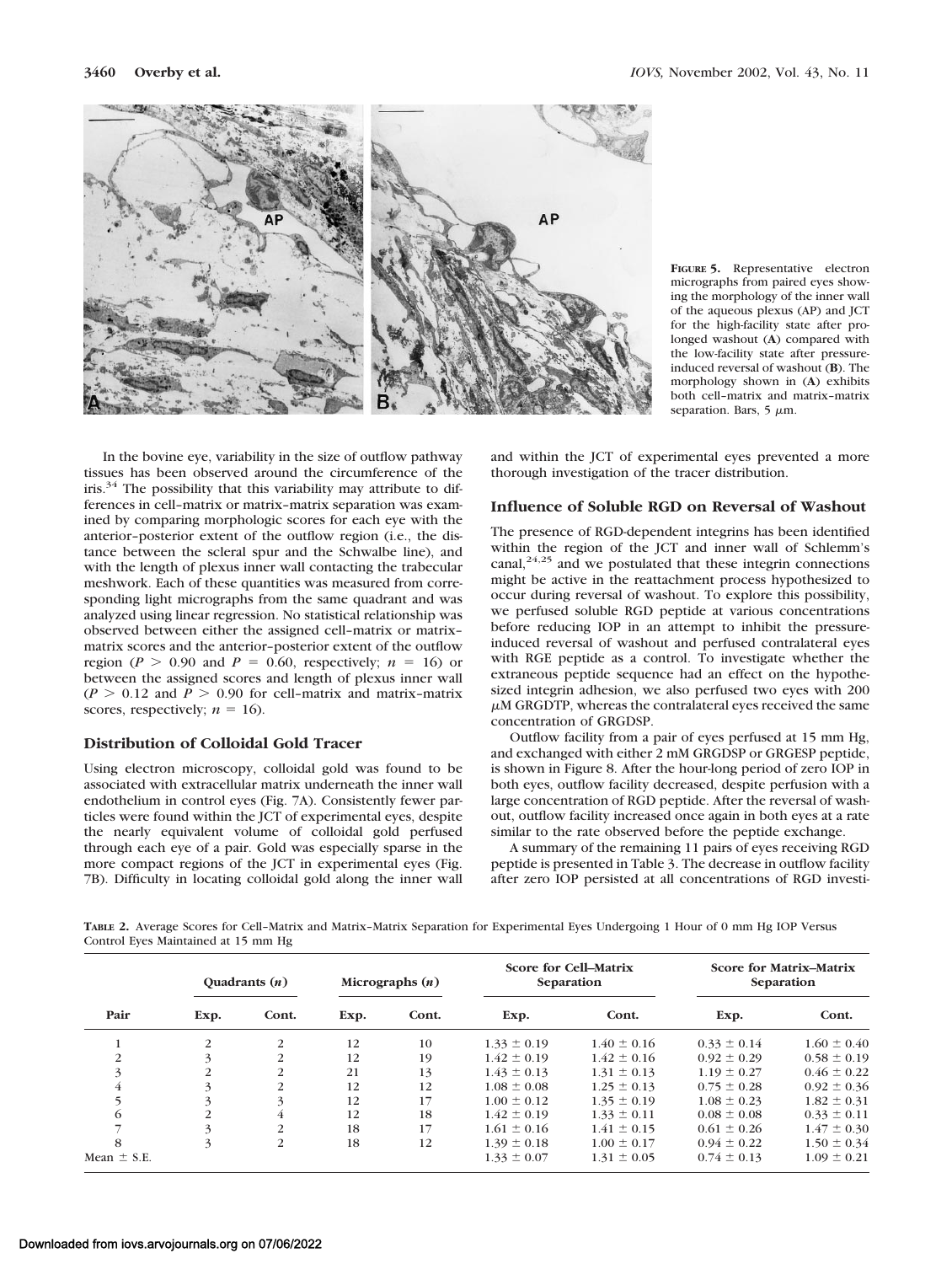

**FIGURE 6.** The change in outflow facility  $(C_2 - C_1)$  as a function of assigned matrix-matrix score.  $(O)$  Experimental eyes (pressure lowered from 15 mm Hg to 0 mm Hg between  $C_1$  and  $C_2$ ). ( $\bullet$ ) Control eyes (pressure maintained throughout at 15 mm Hg). *Dashed line*: best linear fit to all the data ( $P = 0.042$ ).  $C_1$ , average facility measured over 5 to 10 minutes immediately before 0 mm Hg IOP;  $C_2$ , average facility measured over 5 to 10 minutes after 0 mm Hg IOP, immediately before fixative exchange.

gated, and no significant difference in the decrease in outflow facility after zero IOP was observed between those eyes receiving RGD and control eyes receiving RGE ( $P > 0.15$ , at all concentrations). At each peptide concentration investigated, the average decrease in outflow facility after zero IOP was no less than the 13% decrease observed in the absence of peptide (Table 1). Furthermore, no significant difference was observed in the decrease in outflow facility after zero IOP between those eyes receiving 200  $\mu$ M GRGDTP and the contralateral eyes receiving the same concentration of GRGDSP ( $P > 0.3$ ). After exchange with RGD peptide, an increase in facility was observed in some eyes, but this increase was not statistically significant when compared as a group with control eyes receiving RGE peptide ( $P > 0.35$ , at all concentrations).

#### **DISCUSSION**

In this study, we investigated the mechanism underlying the increase in outflow facility that characterizes the washout effect in the bovine eye, hoping to better understand the morphologic features that govern aqueous outflow resistance in general. In our results, (1) much of the increase in outflow facility during washout was rapidly reversed by reducing IOP to 0 mm Hg, (2) the degree of washout reversal correlated with



**FIGURE 7.** Distribution of cationic colloidal gold particles (5 and 10 nm) within the JCT and along the inner wall of the aqueous plexus (AP) in a control eye after extended washout (**A**) and in the fellow experimental eye after pressure-induced reversal of washout (**B**). In the control eve, numerous particles were usually found associated with extracellular matrix beneath the inner wall (fine *black* particles). In the experimental eye, gold particles were rarely observed along the inner wall and in the JCT (**B**, *arrow*). Both eyes received an equivalent volume of colloidal gold tracer. Bars,  $1 \mu m$ .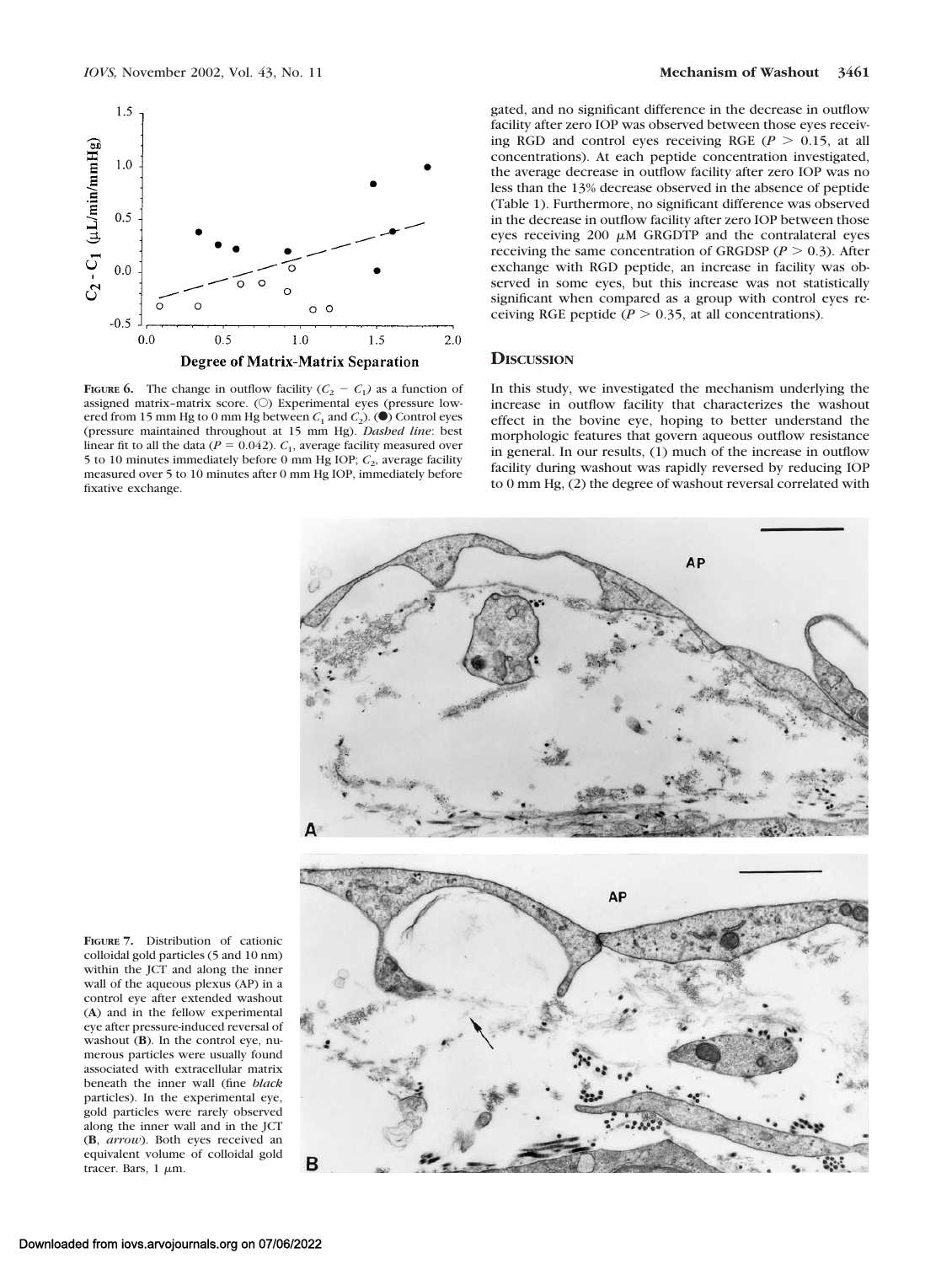

**FIGURE 8.** Measured outflow facility in a pair of eyes perfused at 15 mm Hg and receiving 2.0 mM of either GRGDSP (*gray trace*) or GRGESP (*black trace*) peptide followed by a 1-hour period at 0 mm Hg IOP in both eyes. Outflow facility was observed to decrease in both eyes after the period of zero IOP. However, facility increased again after reversal of washout.

a decrease in apparent separation between the JCT and the basal lamina of the inner wall, and (3) pressure-induced reversal of washout occurred regardless of the presence of soluble RGD peptide. These results imply that washout acts through a reversible mechanism that is associated with separation of the basal lamina of the inner wall from the underlying JCT. Most important, these results suggest that aqueous outflow resistance in vivo may be regulated by the degree of mechanical connectivity between the inner wall and JCT.

Washout was first recognized by Bárány and Scotchbrook,<sup>13</sup> who attributed the increase in outflow facility to a "washing away" of extracellular material—namely, hyaluronate thought to be responsible for generating outflow resistance.13,14,16 However, the reversible nature of washout has not been reported, and our observation that washout may be reversed within an hour seems inconsistent with the time necessary for secretion and organization of significant quanti-<br>ties of extracellular matrix.<sup>35</sup> This finding, combined with the findings of Knepper et al.<sup>17</sup> and Johnson et al.<sup>18</sup> that neither hyaluronate nor sulfated proteoglycans are depleted from the outflow pathway during washout, further challenges the argument that washout results from a loss of extracellular matrix from the outflow pathway during perfusion.

Previous investigators have reported similar matrix–matrix and cell–matrix separations in response to elevated intraocular pressure.36–38 "Ballooning" of the inner wall, morphologically similar to matrix–matrix separation, has been observed at physiologic pressures in the  $pi^{39}$  and in primates after extended perfusion.40 Facility-increasing drugs, such as H-79 and  $Y-27632$ ,<sup>41</sup> have also been shown to induce a marked expansion of the JCT and distention of the inner wall.

In the present study, we identified a correlation between the decrease in outflow facility after reversal of washout and a reduction in the separation between the JCT and the basal lamina of the inner wall. This suggests that washout proceeds through a loss of connectivity between the JCT and inner wall. Although we suspected outflow resistance to decrease through an elimination of the funneling effect, difficulty in locating colloidal gold along the inner wall and JCT within the experimental eyes prevented an adequate investigation of this hypothesis. The relative absence of colloidal gold from the JCT region of the experimental eyes was surprising, particularly because control and experimental eyes were perfused with nearly equivalent volumes of tracer solution. Nevertheless, these results were consistent with a previous report that also found an absence of tracer material immediately underneath the inner wall of Schlemm's canal after perfusion, despite its presence within the canal lumen.<sup>42</sup> It is not clear whether our results were due to altered binding characteristics, altered flow patterns, or another phenomenon.

Circumferential variability in the anterior–posterior extent of the aqueous outflow pathway has been noted in the bovine eye,<sup>34</sup> and we therefore examined the possibility that such variability could be responsible for the observed relationship between the assigned matrix–matrix score and outflow facility (Fig. 6). However, we were unable to find any significant correlation between the assigned scores for cell–matrix and matrix–matrix separation and either the anterior–posterior extent of the outflow pathway or the length of plexus inner wall contacting the trabecular meshwork. Although these findings do not completely rule out all influence of circumferential variability, they do suggest that circumferential variability is not the primary factor contributing to the statistically significant relationship observed between outflow facility and the assigned score for matrix–matrix separation. Furthermore, being that two or more randomly selected quadrants contribute to the average scores for each eye, it seems unlikely that the results shown in Figure 6 arose from circumferential variability between control and experimental eyes.

|  |  |  | TABLE 3. Summary of Outflow Facility Data after Exchange with RGD or RGE Peptide Followed by 1 Hour of 0 mm Hg IOP in Both Eyes |
|--|--|--|---------------------------------------------------------------------------------------------------------------------------------|
|--|--|--|---------------------------------------------------------------------------------------------------------------------------------|

| Concentration<br>$(\mu M)$ |                  |               | <b>Outflow Facility*</b>               |                              |                   |  |
|----------------------------|------------------|---------------|----------------------------------------|------------------------------|-------------------|--|
|                            | $\boldsymbol{n}$ | Peptide       | <b>Baseline</b><br>$(\mu L/min/mm Hg)$ | Post/Pre-Peptide<br>Exchange | Post/Pre-Zero IOP |  |
| 2                          | 3                | GRGDSP        | $0.98 \pm 0.10$                        | $1.06 \pm 0.04$              | $0.73 \pm 0.12$   |  |
|                            |                  | GRGESP        | $1.06 \pm 0.19$                        | $1.12 \pm 0.03$              | $0.64 \pm 0.11$   |  |
| 20                         | 4                | <b>GRGDSP</b> | $1.06 \pm 0.04$                        | $1.25 \pm 0.10$              | $0.67 \pm 0.04$   |  |
|                            |                  | GRGESP        | $0.99 \pm 0.07$                        | $1.15 \pm 0.03$              | $0.76 \pm 0.03$   |  |
| 200 <sup>+</sup>           | 4                | <b>GRGDSP</b> | $0.88 \pm 0.09$                        | $1.21 \pm 0.04$              | $0.71 \pm 0.09$   |  |
|                            | (2)              | GRGDTP        | $0.82 \pm 0.08$                        | $1.24 \pm 0.04$              | $0.77 \pm 0.11$   |  |
|                            | (2)              | <b>GRGESP</b> | $1.19 \pm 0.22$                        | $1.28 \pm 0.13$              | $0.75 \pm 0.13$   |  |

\* Outflow facility ( $C = Q$ /IOP) is expressed in units of  $\mu$ L/min/mm Hg and was computed by averaging over 10 consecutive minutes of electronic data.

† Of the four perfusions, two investigated the difference between GRGDSP and GRGESP and two investigated the difference between GRGDSP and GRGDTP, as indicated by the values given in parentheses.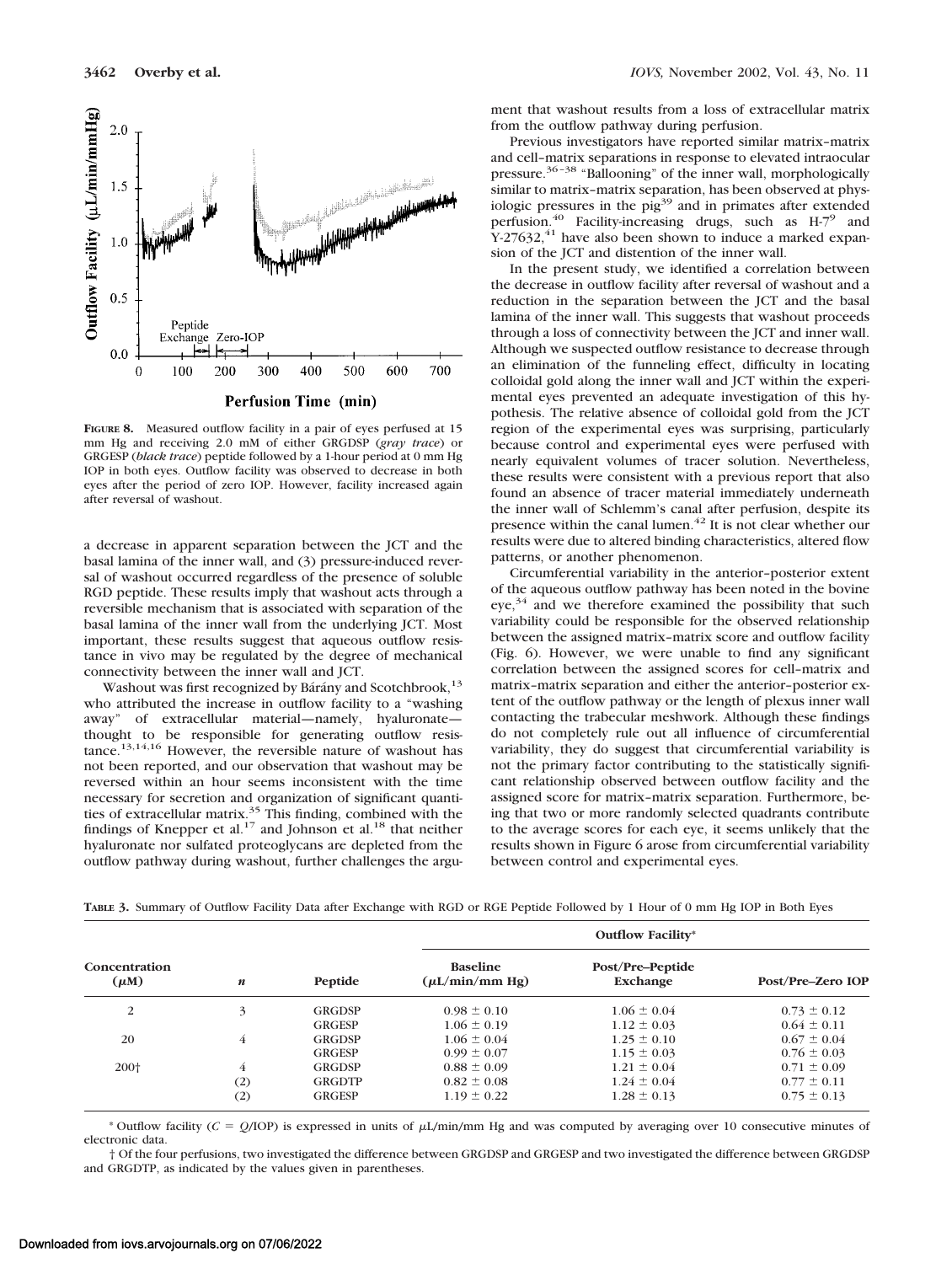Integrins are a family of transmembrane receptors responsible for cellular adhesion to a variety of extracellular proteins,<sup>28</sup> and the presence of RGD-binding integrins has been identified immunohistochemically within the JCT and along the inner wall endothelium of Schlemm's canal.<sup>24,25</sup> We suspected that integrins are normally involved in mechanically tethering the inner wall to the JCT, and we hypothesized that re-formation of integrin adhesions may be responsible for the return of outflow resistance during the period of zero IOP. However, attempts to inhibit this hypothesized reattachment process with soluble RGD peptide had no effect on reversal of washout at any peptide concentration  $(2 \mu M)$  to  $2 \mu M$ ) investigated in this study. These results imply that the restoration of outflow facility during the period of zero IOP is not mediated through a reestablishment of RGD-dependent integrins. These implications are consistent with the finding that washout is associated with a separation between the matrix of the JCT and basal lamina rather than between the basal lamina and endothelial cell, which is the more likely site of integrin-based adhesion. Furthermore, perfusion with RGD peptide was not observed to significantly increase outflow facility compared with control eyes receiving RGE, contrary to reports from recent studies in porcine eyes.<sup>43</sup> These discrepant results could indicate species-dependent differences in the role of integrinbased adhesion toward the generation of outflow resistance.

In light of the current results, washout in the bovine eye seems to function as a mechanism to regulate IOP. Elevation in IOP increases the pressure difference across the outflow pathway (i.e., IOP minus episcleral venous pressure) that is known to distend the inner wall and underlying tissues,  $36,37$  straining the connecting fibrils tethering the inner wall to the JCT and driving their eventual separation. This pressure-induced separation then acts to increase outflow facility and oppose the increase in IOP. In the present study, this pressure difference was larger than it would be physiologically, because the episcleral venous pressure in enucleated eyes is zero.

The results of this study strongly suggest that the connecting fibrils and molecular constituents responsible for tethering the inner wall basal lamina to the JCT are important regulators of aqueous outflow resistance. In the human eye more than in eyes of any other species, an elastic-like cribriform network extends from the tendons of the ciliary muscle to form extensive connections with the inner wall endothelium.<sup>44</sup> This network may be structurally important for maintaining connectivity between the inner wall and JCT and thus contribute to the regulation of outflow resistance and may be responsible for the apparent absence of washout in the human eye.<sup>12</sup> Indeed, an understanding of why washout has not been observed in the human eye may provide valuable insight into why the human eye is vulnerable to primary open-angle glaucoma.

In summary, we investigated the mechanism for the increase in outflow facility during washout in the bovine eye. In our experiments, washout occurred through a reversible process that was associated with separation of the basal lamina of the inner wall endothelium from the underlying JCT. Because the efficacy of facility-increasing drugs is often evaluated in animal studies, in which washout probably influences measurements of outflow facility, a better understanding of the mechanism responsible for washout is likely to aid in the interpretation of these pharmacologic results. Finally, this study suggests that the adhesive elements between the inner wall and JCT are important regulators of aqueous outflow resistance and therefore represent targets for future research directed against the elevated outflow resistance encountered during glaucoma.

#### *Acknowledgments*

The authors thank Rozanne Richman, MS, for technical assistance.

#### *References*

- 1. Grant WM. Further studies on facility of flow through the trabecular meshwork. *Arch Ophthalmol.* 1958;60:523–533.
- 2. Grant WM. Experimental aqueous perfusion in enucleated human eyes. *Arch Ophthalmol.* 1963;69:783–801.
- 3. Mäepea O, Bill A. The pressures in the episcleral veins, Schlemm's canal and the trabecular meshwork in monkeys: effects of changes in intraocular pressure. *Exp Eye Res.* 1989;49:645–663.
- 4. Mäepea O, Bill A. Pressures in the juxtacanalicular tissue and Schlemm's canal in monkeys. *Exp Eye Res.* 1992;54:879–883.
- 5. Bill A, Svedbergh B. Scanning electron microscopic studies of the trabecular meshwork and the canal of Schlemm: an attempt to localize the main resistance to outflow of aqueous humor in man. *Acta Ophthalmol.* 1972;50:295–320.
- 6. Johnson M, Kamm RD. The role of Schlemm's canal in aqueous outflow from the human eye. *Invest Ophthalmol Vis Sci.* 1983;24: 320–325.
- 7. Ethier CR, Kamm RD, Palaszewski BA, Johnson M, Richardson TM. Calculations of flow resistance in the juxtacanalicular meshwork. *Invest Ophthalmol Vis Sci.* 1986;27:1741–1750.
- 8. Johnson M, Shapiro A, Ethier CR, Kamm RD. Modulation of outflow resistance by the pores of the inner wall endothelium. *Invest Ophthalmol Vis Sci.* 1992;33:1670–1675.
- 9. Sabanay I, Gabelt BT, Tian B, Kaufman PL, Geiger B. H-7 effects on the structure and fluid conductance of monkey trabecular meshwork. *Arch Ophthalmol.* 2000;118:955–962.
- 10. Tian B, Kaufman P, Volberg T, Gabelt B, Geiger B. H-7 disrupts the actin cytoskeleton and increases outflow facility. *Arch Ophthalmol.* 1998;116:633–643.
- 11. Tian B, Gabelt B, Peterson J, Kiland J, Kaufman P. H-7 increases trabecular facility and facility after ciliary muscle disinsertion in monkeys. *Invest Ophthalmol Vis Sci.* 1999;40:239–242.
- 12. Erickson-Lamy K, Schroeder AM, Bassett-Chu S, Epstein DL. Absence of time-dependent facility increase ("washout") in the perfused enucleated human eye. *Invest Ophthalmol Vis Sci.* 1990;31: 2384–2388.
- 13. Bárány EH, Scotchbrook S. Influence of testicular hyaluronidase on the resistance to flow through the angle of the anterior chamber. *Acta Physiol Scand.* 1954;30:240–248.
- 14. Bárány EH, Woodin AM. Hyaluronic acid and hyaluronidase in the aqueous humor and the angle of the anterior chamber. *Acta Physiol Scand.* 1955;33:257–290.
- 15. Melton CE, DeVille WB. Perfusion studies on eyes of four species. *Am J Ophthalmol.* 1960;50:302–308.
- 16. Van Buskirk MS, Brett J. The canine eye: in vitro dissolution of the barriers to aqueous outflow. *Invest Ophthalmol Vis Sci.* 1978;17: 258–263.
- 17. Knepper PA, Farbman AI, Telser AG. Exogenous hyaluronidases and degradation of hyaluronic acid in the rabbit eye. *Invest Ophthalmol Vis Sci.* 1984;25:286–293.
- 18. Johnson M, Gong H, Freddo TF, Ritter N, Kamm R. Serum proteins and aqueous outflow resistance in bovine eyes. *Invest Ophthalmol Vis Sci.* 1993;34:3549–3557.
- 19. Bárány EH. Simultaneous measurement of changing intraocular pressure and outflow facility in the vervet monkey by constant pressure infusion. *Invest Ophthalmol.* 1964;3:135–143.
- 20. Kaufman PL, True-Gabelt B, Erickson-Lamy KA. Time-dependence of perfusion outflow facility in the cynomolgus monkey. *Curr Eye Res.* 1988;7:721–726.
- 21. Gaasterland DE, Pederson JE, MacLellan HM. Perfusate effects upon resistance to aqueous humor outflow in the rhesus monkey eye. *Invest Ophthalmol Vis Sci.* 1978;17:391–397.
- 22. Yan DB, Trope GE, Ethier CR, Menon IA, Wakeham A. Effects of hydrogen peroxide-induced oxidative damage on outflow facility and washout in pig eyes. *Invest Ophthalmol Vis Sci.* 1991;32: 2515–2520.